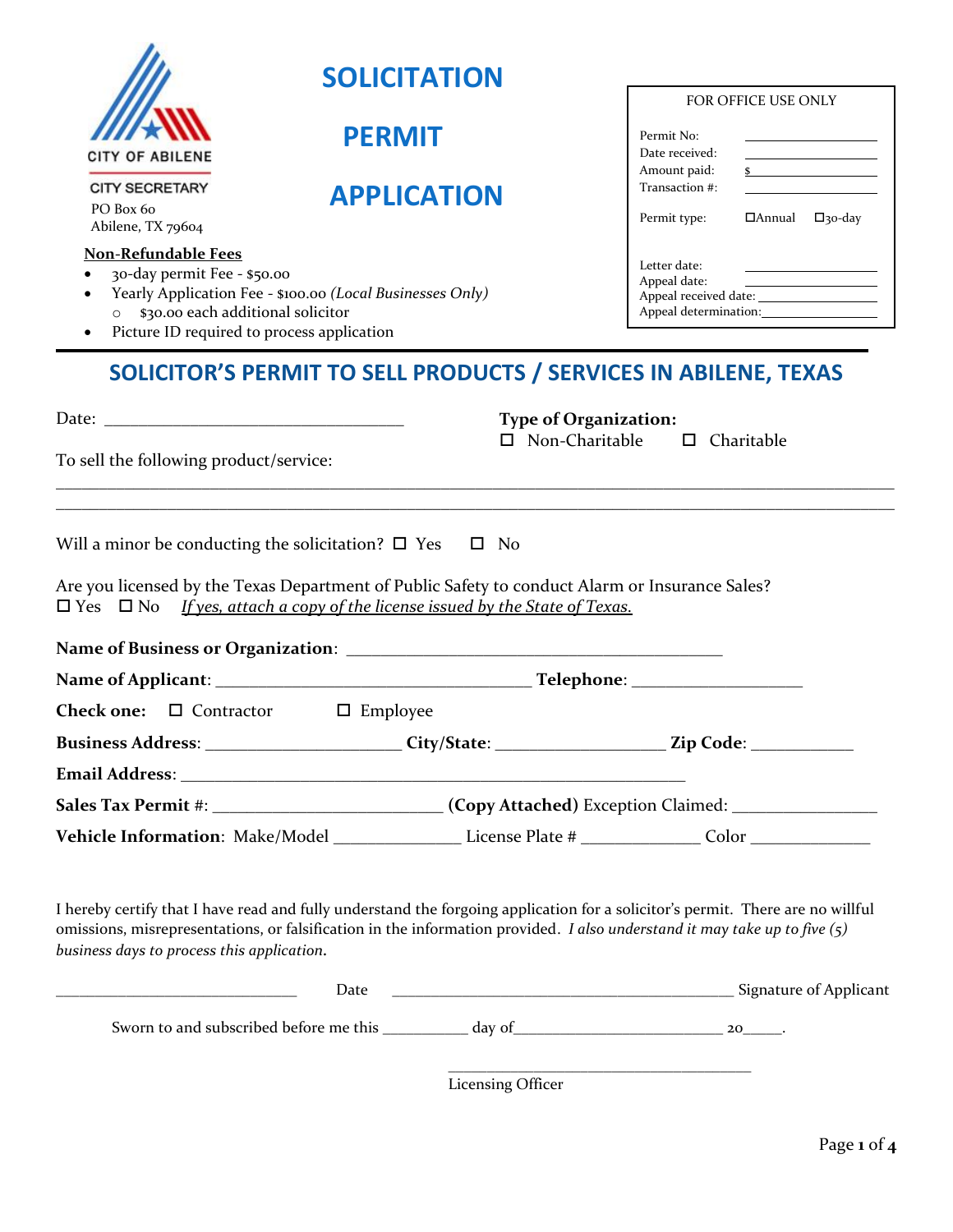# **Please read:**

## Denial of Permit may be based on one of the following:

- 1. (a) Because of a person's conviction of a felony or misdemeanor if the crime directly relates to the conduct of a peddler's business or results from an assault against person.
- 2. (b) An investigation reveals that the applicant falsified information on the application.
- 3. (c) The applicant is a registered sex offender.
- 4. (d) The applicant has had a permit revoked for any reason within the past three years.

### **RELEASE FOR APPLICANT CRIMINAL RECORDS CHECK:**

**I, the undersigned, do hereby request and specifically authorize you to release to the City of Abilene, any and all information you have regarding any arrest and/or convictions. I am fully aware of the fact that this information will be used in conducting a background investigation and local wanted and records check. I hereby release the City of Abilene, the Abilene Police Department, its agents and employees from any and all liability and/or damage which may result from the furnishing of any local records check information.**

|                                             | Current Address: __________________________City, State, And Zip: ___________________________________ |  |
|---------------------------------------------|------------------------------------------------------------------------------------------------------|--|
| <b>Cell Number_________________________</b> |                                                                                                      |  |

**Company/Organization:\_\_\_\_\_\_\_\_\_\_\_\_\_\_\_\_\_\_\_\_\_\_\_\_\_\_\_\_\_\_\_\_\_\_\_\_\_\_**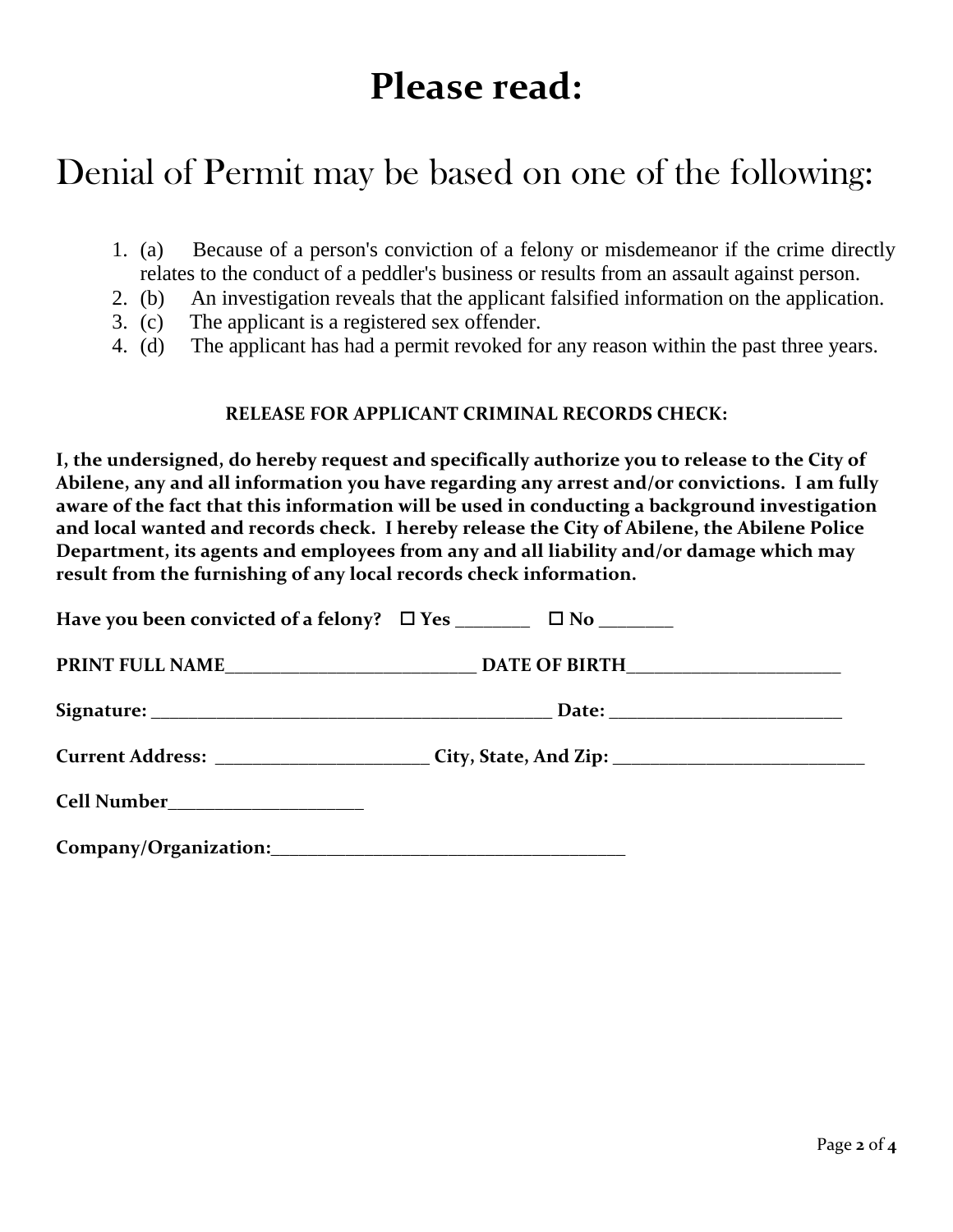

#### **DISCLOSURE AND AUTHORIZATION – EMPLOYMENT OR VOLUNTEER**

In connection with my application for a permit with the City of Abilene , consumer reports will be requested. These reports may include the following types of information as applicable: names and dates of previous employers, reason for termination of employment, work experience, reasons for termination of tenancy, former landlords, education, accidents, licensure, credit, drug screen, DOT history, etc. I further understand that such reports may contain public record information such as, but not limited to: my driving record, workers' compensation claims, credit, judgments, bankruptcy proceedings, eviction's, criminal records, etc., from federal, state and other agencies that maintain such records.

In addition, investigative consumer reports gathered from personal interviews with former employers or landlords, past or current neighbors and associates of mine, etc. to gather information regarding my work or tenant performance, character, general reputation and personal characteristics and mode of living (lifestyle) may be obtained.

#### **I AUTHORIZE, WITHOUT RESERVATION, ANY PARTY OR AGENCY CONTACTED BY THE CONSUMER REPORTING AGENCY TO OBTAIN AND FURNISH THE ABOVE-MENTIONED INFORMATION.**

I have the right to make a request to the consumer reporting agency: First Check Applicant Screening, P.O. Box 92033, Southlake, TX 76092, telephone number (888) 588-2525, upon proper identification, to request the nature and substance of all information in its files on me at the time of my request, including the sources of information and the agency, on our behalf, will provide a complete and accurate disclosure of the nature and scope of the investigation covered by any consumer report(s); and the recipients of any reports on me which the agency has previously furnished within the two year period for employment requests, and one year for other purposes preceding my request. I hereby consent to your obtaining the above information from the agency.

**I HEREBY AUTHORIZE PROCUREMENT OF CONSUMER REPORT(S) AND INVESTIGATIVE CONSUMER REPORT(S).** If hired, contracted or accepted for "employment", this authorization shall remain on file and shall serve as ongoing authorization for you to procure consumer reports at any time during my employment (or contract/volunteer) period.

 California, Minnesota and Oklahoma Applicants only: Check box if you request a copy of any consumer report ordered on you.

I acknowledge that I have been provided a copy of consumer's rights under the Fair Credit Reporting Act.

| Date |
|------|
|      |

\_\_\_\_\_\_\_\_\_\_\_\_\_\_\_\_\_\_\_\_\_\_\_\_\_\_\_\_\_\_\_\_\_\_\_\_\_\_\_\_\_\_\_\_\_\_\_\_\_\_\_\_\_\_\_\_\_ \_\_\_\_\_\_\_\_\_\_\_\_\_\_\_\_\_\_\_\_\_\_\_\_\_\_\_\_\_\_\_

#### **The following information is being requested in order to conduct a background check on you:**